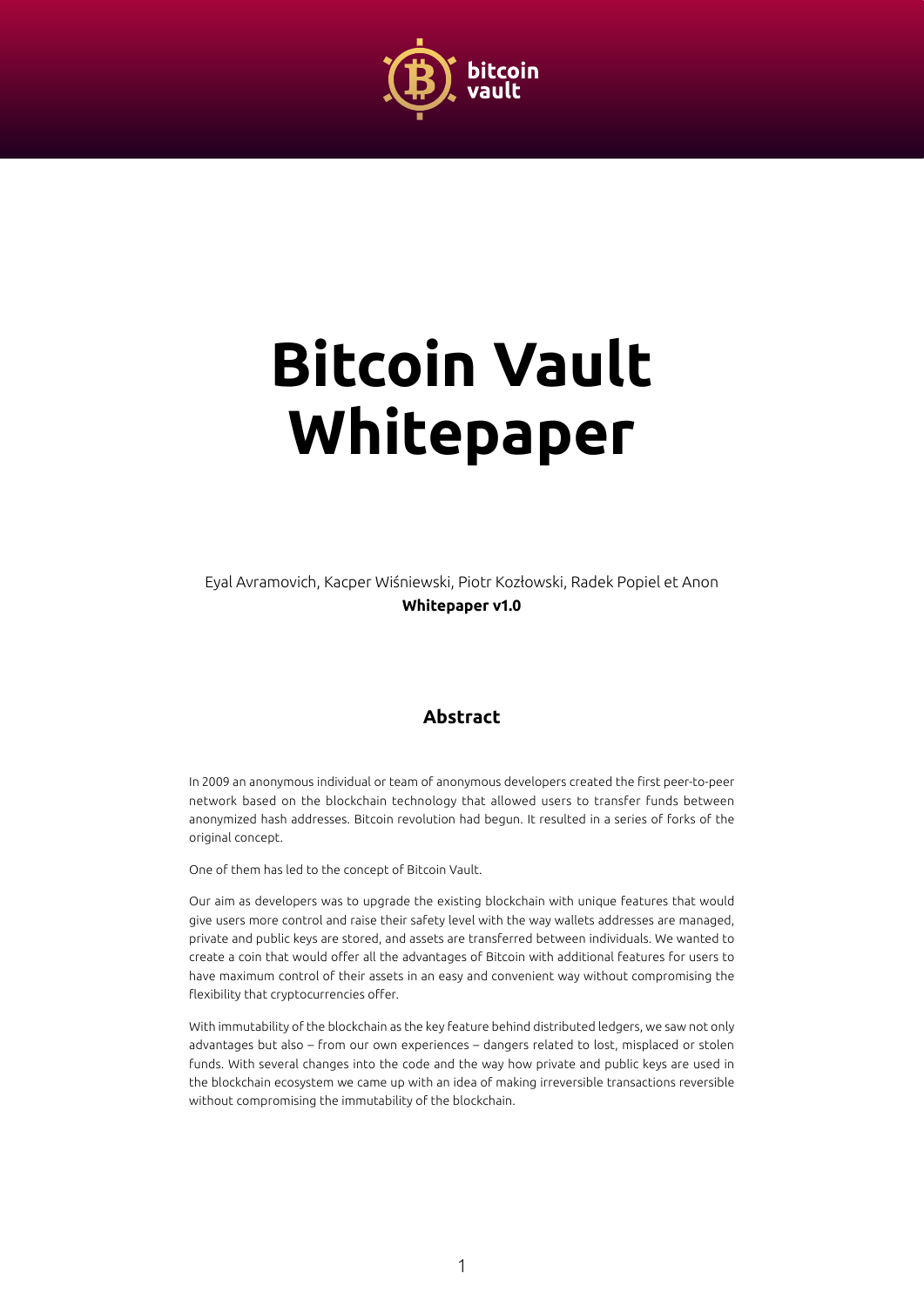

# **Contents**

| BTCV approach with the contract of the contract of the contract of the contract of the contract of the contract of the contract of the contract of the contract of the contract of the contract of the contract of the contrac |  |
|--------------------------------------------------------------------------------------------------------------------------------------------------------------------------------------------------------------------------------|--|
|                                                                                                                                                                                                                                |  |
|                                                                                                                                                                                                                                |  |
|                                                                                                                                                                                                                                |  |
|                                                                                                                                                                                                                                |  |
|                                                                                                                                                                                                                                |  |
|                                                                                                                                                                                                                                |  |
|                                                                                                                                                                                                                                |  |
|                                                                                                                                                                                                                                |  |
|                                                                                                                                                                                                                                |  |
|                                                                                                                                                                                                                                |  |
|                                                                                                                                                                                                                                |  |
|                                                                                                                                                                                                                                |  |
|                                                                                                                                                                                                                                |  |
|                                                                                                                                                                                                                                |  |
|                                                                                                                                                                                                                                |  |
|                                                                                                                                                                                                                                |  |
|                                                                                                                                                                                                                                |  |
|                                                                                                                                                                                                                                |  |
|                                                                                                                                                                                                                                |  |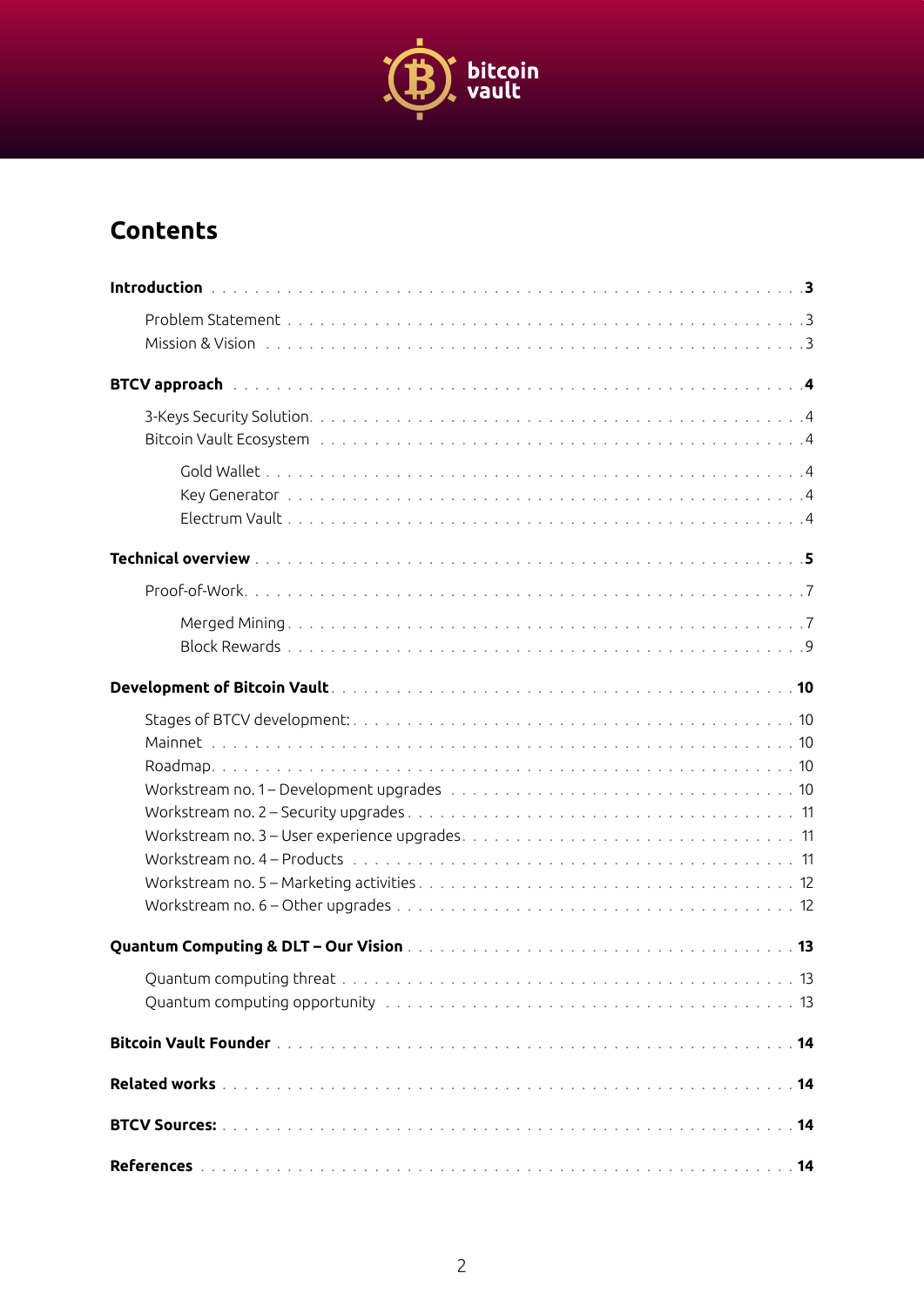

# <span id="page-2-0"></span>**Introduction**

Bitcoin Vault (BTCV) was launched in 2019 as an alpha chain. It was development heavily between December 2019 and November 2020, which saw the release of the key feature enabling reversible transactions on the blockchain

Bitcoin Vault is the world's first cryptocurrency that allows users to cancel transactions after they are posted to the blockchain. This revolutionary approach is possible with a customized blockchain protocol which confirms payments within 144 blocks (or around 24 hours). This feature protects users from losing their funds in case of common key thefts, user mistakes or errors and bugs.

Bitcoin Vault is a hard fork of Bitcoin Royale, adding one private key to the process, bringing the total to three. Since launching in late 2019, we have expanded the technical and market foundations in line with an ambitious roadmap extending to 2022 and beyond.

## **Problem Statement**

According to CipherTrace's Spring 2020 Cryptocurrency Crime and Anti-Money Laundering Report, in the first five months of 2020, crypto thefts, hacks, and frauds totaled \$1.36 billion.

Cryptocurrency exchanges need to recover user funds that were mistakenly sent to the wrong addresses on daily basis. This costs them both time and money and do not guarantee that user funds will be recovered.

There are no reliable sources on how many crypto assets, coins, tokes are being transferred every day to well-known scam addresses, hackers or are being lost due to Man-In-The-Middle types of attacks.

We believe that a significant portion of the above could be avoided if the user had the possibility to simply cancel and reverse outgoing transactions as soon as he realizes that he made a mistake, assets have been stolen, or someone gained unauthorized access to the cryptocurrency wallet.

## **Mission & Vision**

BTCV was developed to provide an extra level of security based on a 3-Key Security Solution which allows users to reverse certain types of transactions on the blockchain. It features all the convenience of Bitcoin while adding important features allowing user transparency and freedom. Bitcoin Vault is our answer to issues faced by the crypto community over the last decade which mainly are:

- 1. Unauthorized access to wallets due to either hacks or accessing user private keys,
- 2. Human mistakes with sending crypto assets to the wrong wallet addresses or other kind of mistakes related to mistyping transfer amounts or mixing transfer amount with gas amount,
- 3. Errors, bugs and other issues related to the cryptocurrency software.

BTCV development is focused on security and safety features, user convenience and user experience as we also believe that those are the key challenges that prevent significant portion of society to become part of global crypto community.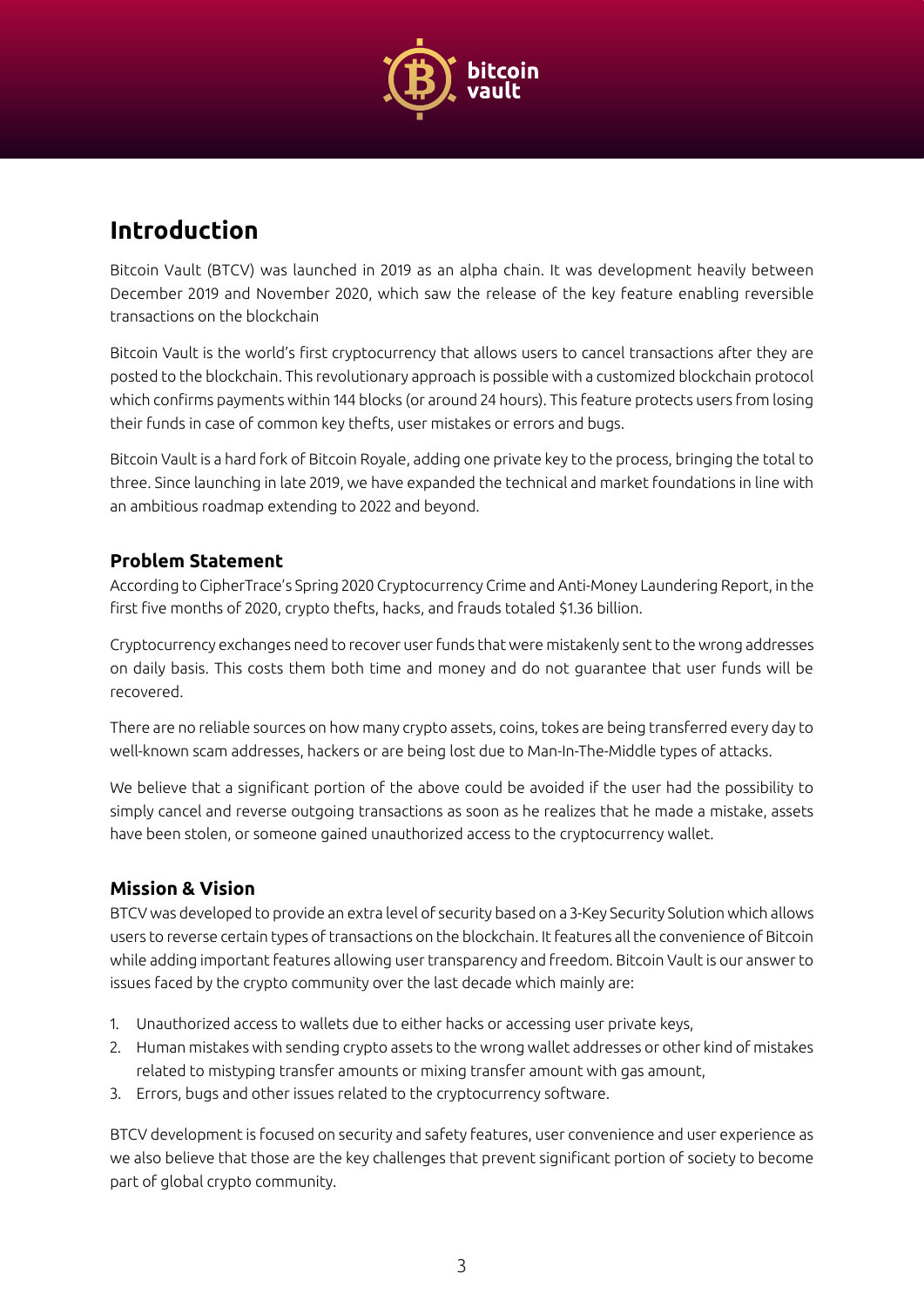

## <span id="page-3-0"></span>**BTCV approach**

Cryptocurrencies gave users freedom and responsibility over how they store, manage and transfer funds across P2P networks. In this white paper, we assume that every cryptocurrency user should be familiar with the concept of private and public key and know how to safely store and secure keys. Based on this assumption, we have developed a new approach to key management and its usage for various types of transactions.

## **3-Keys Security Solution**

Bitcoin Vault developed a 3-Key Security Solution which requires users to generate three Elliptic Curve Digital Signature Algorithm (ECDSA) keys – one is stored automatically within the app and the other two need to be managed by the user. The current setup in Bitcoin Vault allows users to cancel initiated transaction and reverse it to an existing or a new wallet address.

Solution supports three ECDSA key with different roles in the ecosystem:

- Standard Transaction Key is generated automatically and works in the background. It is required to initiate all transactions, and to recover a wallet in case of a hack or technical issue.
- Cancel Transaction Key allows users to perform Cancel transactions within approximately 24 hours, after 144 blocks are generated.
- Fast Transaction Key gives users the possibility to make Secure Fast transactions and transfer BTCV in a matter of minutes.

## **Bitcoin Vault Ecosystem**

Bitcoin Vault's ecosystem includes three apps that were created in-house solely for the purpose of storing and managing BTCV. Together, they form a powerful tool that guarantees a higher standard in security, transparency and freedom.

#### **Gold Wallet**

Gold Wallet is an app for mobile devices designed to store, send and receive BTCV. It allows users to create three types of wallets and perform various types of transactions, including Secure Fast, Secure and Cancel Transaction. Gold Wallet can also be used as an authenticator for the two-factor authentication (2FA) for the Electrum Vault desktop app.

#### **Key Generator**

Key Generator is a web-based app that generates individual public and private keys necessary to set up wallets and perform transactions. It uses only local resources, which means the key generation process, as well as the keys themselves, never leave the user's device. They are not stored anywhere and cannot be accessed online. The keys are stored offline, providing the utmost level of safety.

#### **Electrum Vault**

Electrum Vault is a desktop app based on an open-source Electrum Wallet. It has all the features of Gold Wallet, which means it can be used to store, send and receive BTCV, create wallets and perform transactions, including Secure Fast, Secure and Cancel Transaction.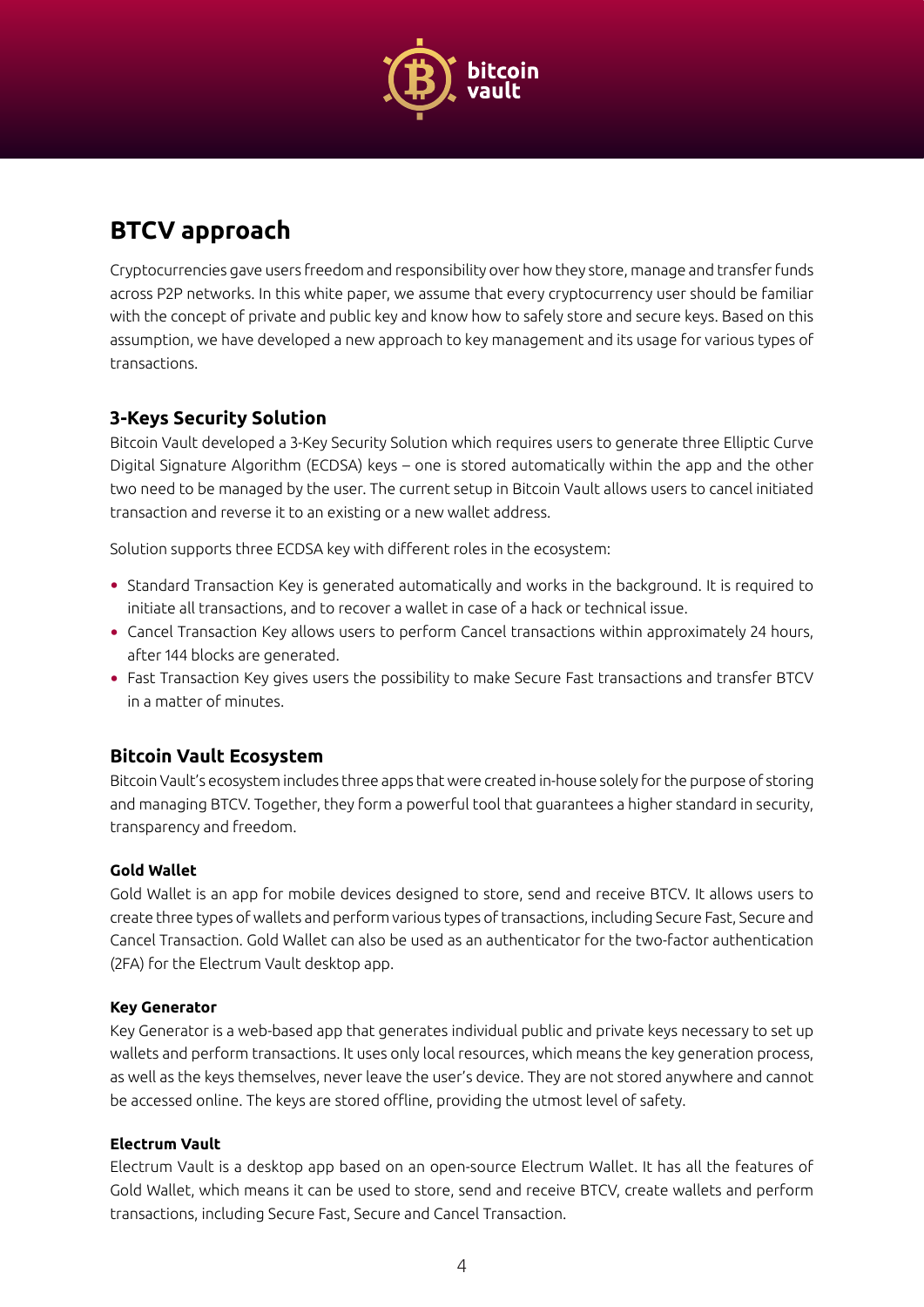

<span id="page-4-0"></span>

## **Technical overview**

Locking script, default delay of 144 blocks, on-chain alert transactions:

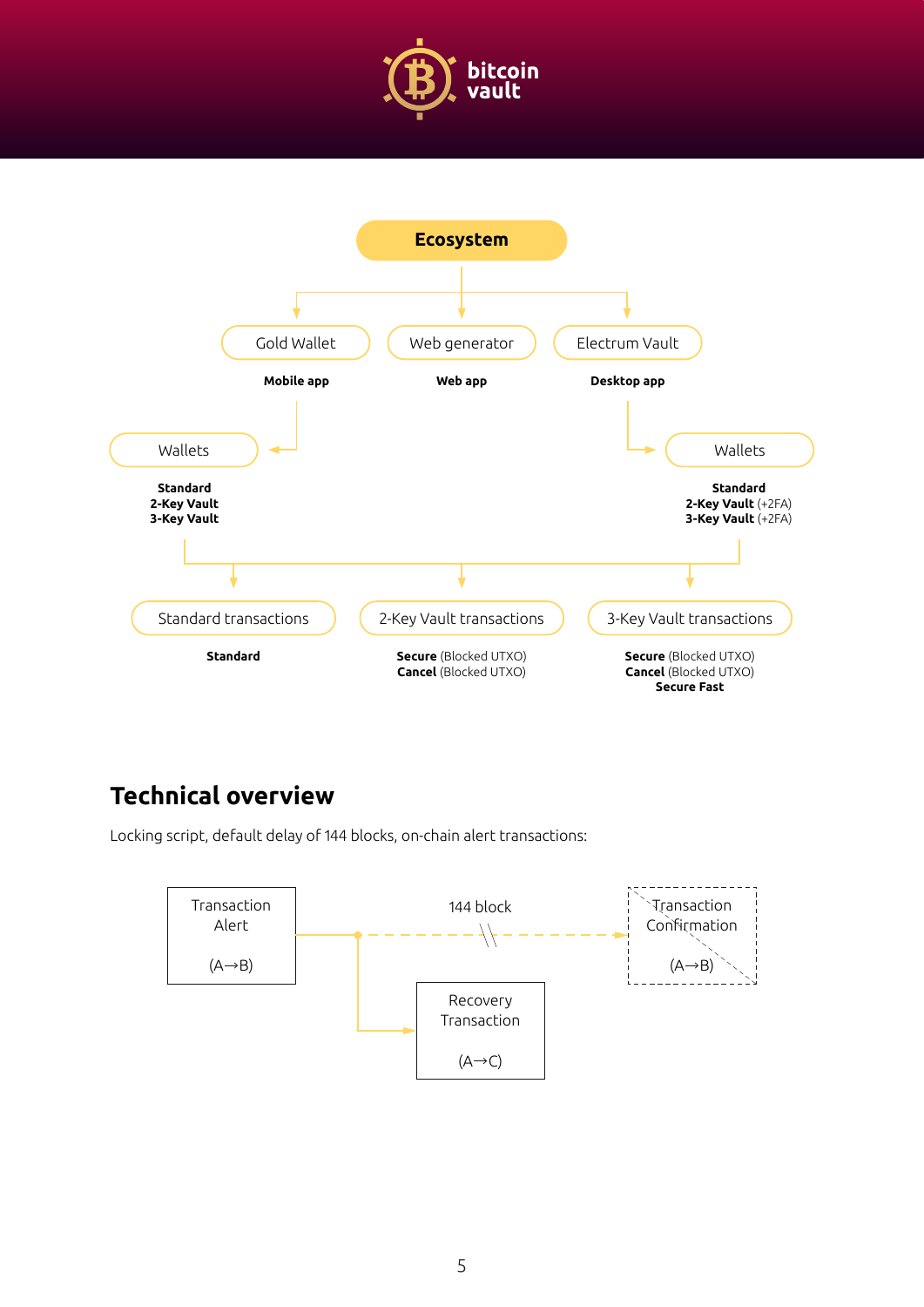

BTCV Block structure with alert section (how it is stored, what happens when transaction change status from alert to confirmed, how miners verify when transaction change status)



Transactions Alerts changes the life-cycle of UTXOs.

In the standard version, UTXO has two states: unspent and spent (which basically means it's removed). A new version of Bitcoin Vault introduces a new state – confirmed. This changes the way UTXOs are stored in the database. From now on, the "confirmed" state is the time when UTXO is removed from the database and state spent locks the UTXO and stores the information about the block height it was spent in. This way, the system waits for the Transaction Alert to be confirmed before removing UTXO.

This is a necessary approach because, until confirmation is received, Transaction Alert might be recovered with Recovery Transaction (it uses only locked UTXO as inputs). The best way to alter the life-cycle of UTXO in the application would be to store information about the height they were spent at – spent height. This new information will determine in what state UTXO is:

- 0 when unspent,
- > 0 when spent.

Additionally, the same information should be considered in Undo structure. The Undo list stores the information of previous states of UTXOs at different heights and utilizes such information when the chain reorganization occurs.

New UTXO states and transaction types have also an impact on balances visible to the users. UTXO that are in the spent state should be counted as a new balance that will be visible in the confirmed balance.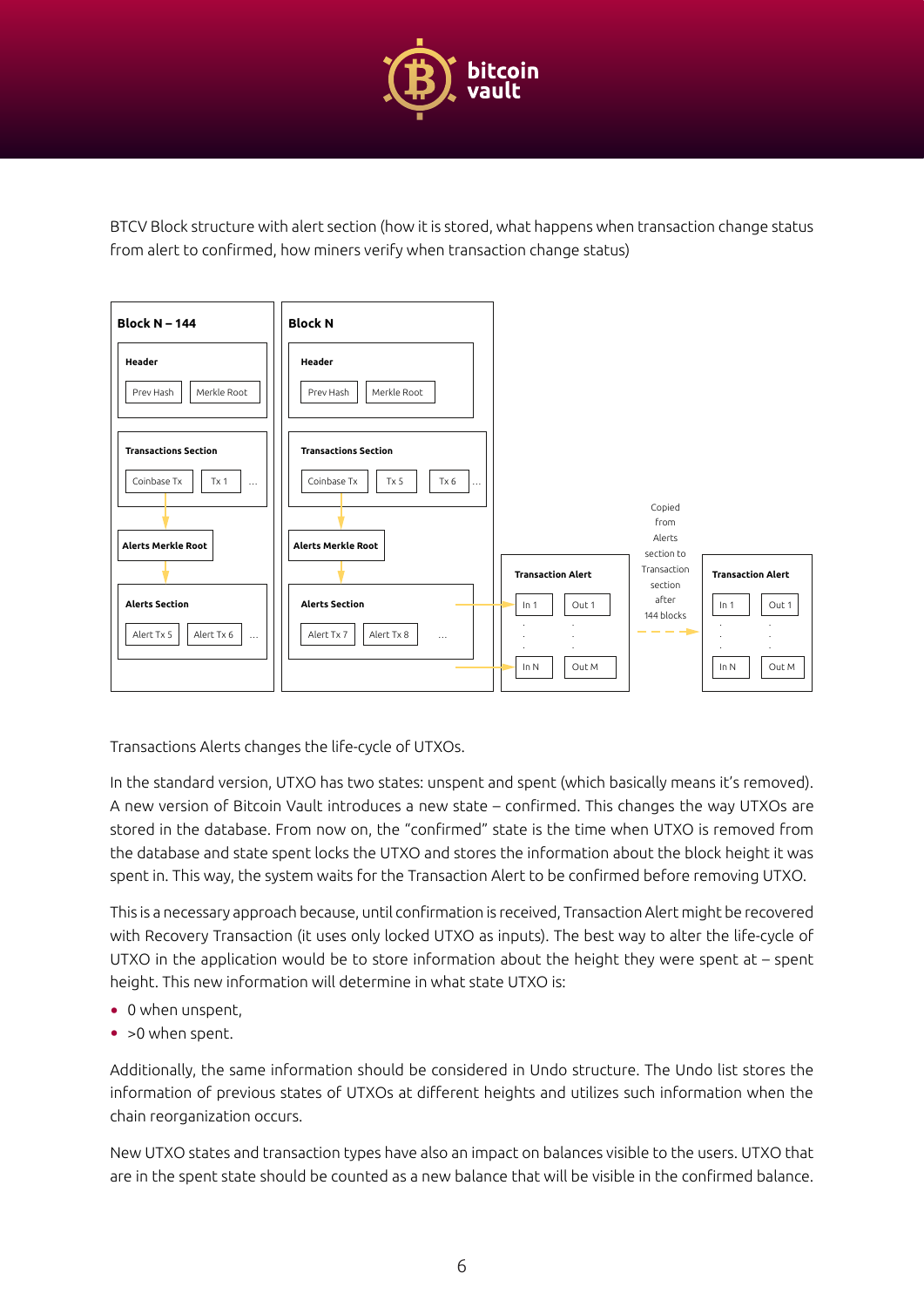

<span id="page-6-0"></span>It cannot be counted as unconfirmed balance because that balance is related to unmined and spendable transactions. The idea is to create balances that are un-spendable but informative:

- alerts outgoing counted out of UTXOs in the spent state, that are locked by Transactions Alerts,
- alerts incoming counted out of UTXOs that are going to be available after Transactions Alerts confirmation.



How Fast Transaction works (explanation of by-pass of 24 h delay, what makes it possible – multi signatures):



## **Proof-of-Work**

Bitcoin Vault is a Proof-of-Work coin based on the Bitcoin Royale open source code. With the hardfork performed on November 17, 2020, a merged mining with Bitcoin (BTCV) was implemented.

#### **Merged Mining**

Along with major update of BTCV protocol at block number 58,420, Bitcoin Vault was also adjusted to accept merged mining. Merged mining, also known as Auxiliary Proof-of-Work, is a process where miners are simultaneously searching for PoW for at least two separate cryptocurrencies with the same computational power. However, to build such a relationship between blockchains – parent and auxiliary – it is easiest when the auxiliary chain is prepared for the change.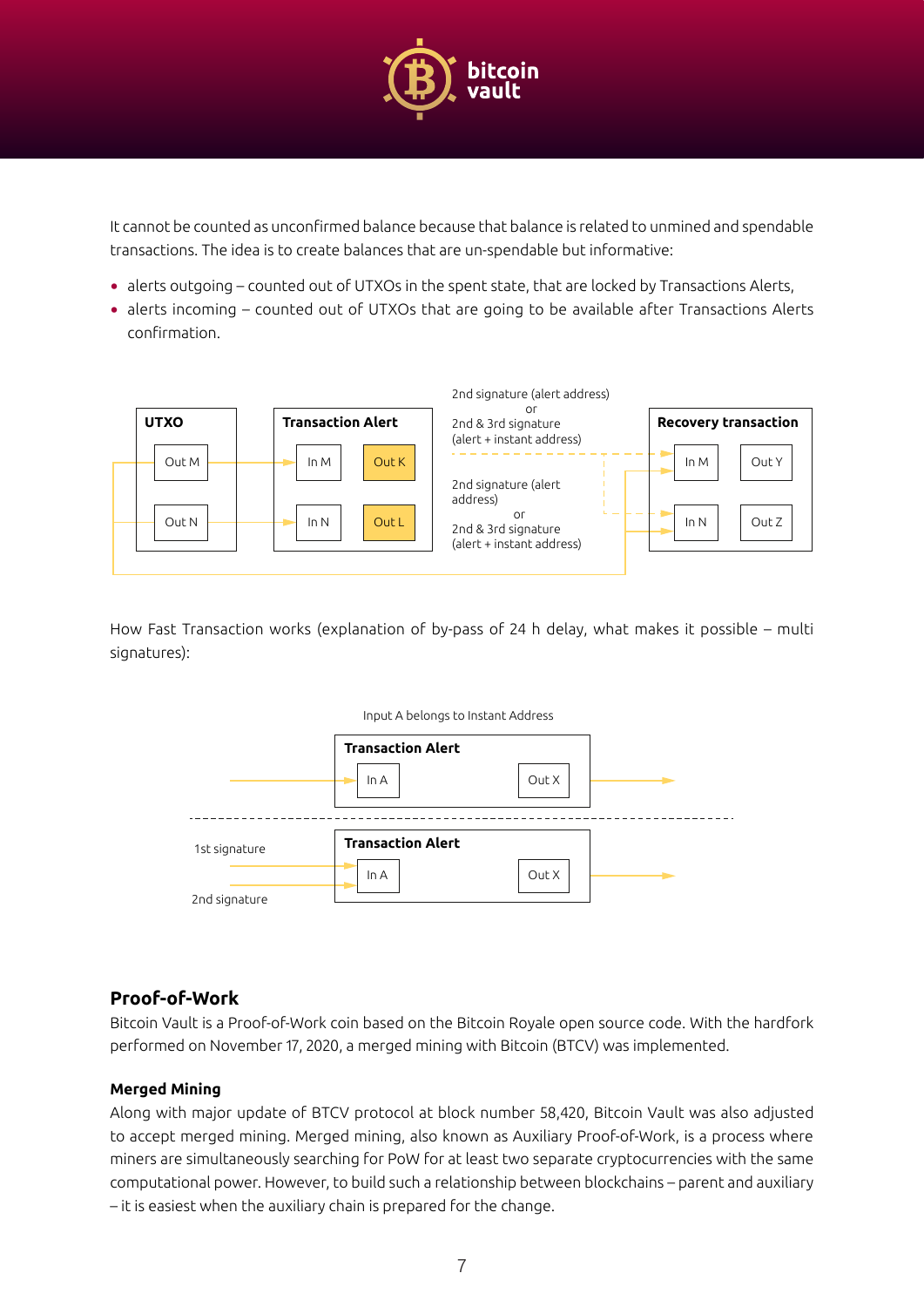

In Bitcoin Vault, merged mining was implemented with Bitcoin, since both cryptocurrencies use the SHA-256 hash function. In this case, BTC is the parent chain and BTCV the auxiliary chain.

As a result, Bitcoin's (parent) proof-of-work solutions can be used to validate Bitcoin Vault (auxiliary chain) as an auxiliary proof-of-work (AuxPoW) consensus mechanism.

Technical explanation with graphic example of block structure and relationship between BTC and BTCV blocks:



With the implementation of merged mining to the protocol, BTCV miners are incentivized by a possibility to get two block rewards from both BTC and BTCV blockchains. An additional incentive is that thanks to the additional hashing power added to the network by piggybacking of the Bitcoin network with a higher hash rate, the network security is increased.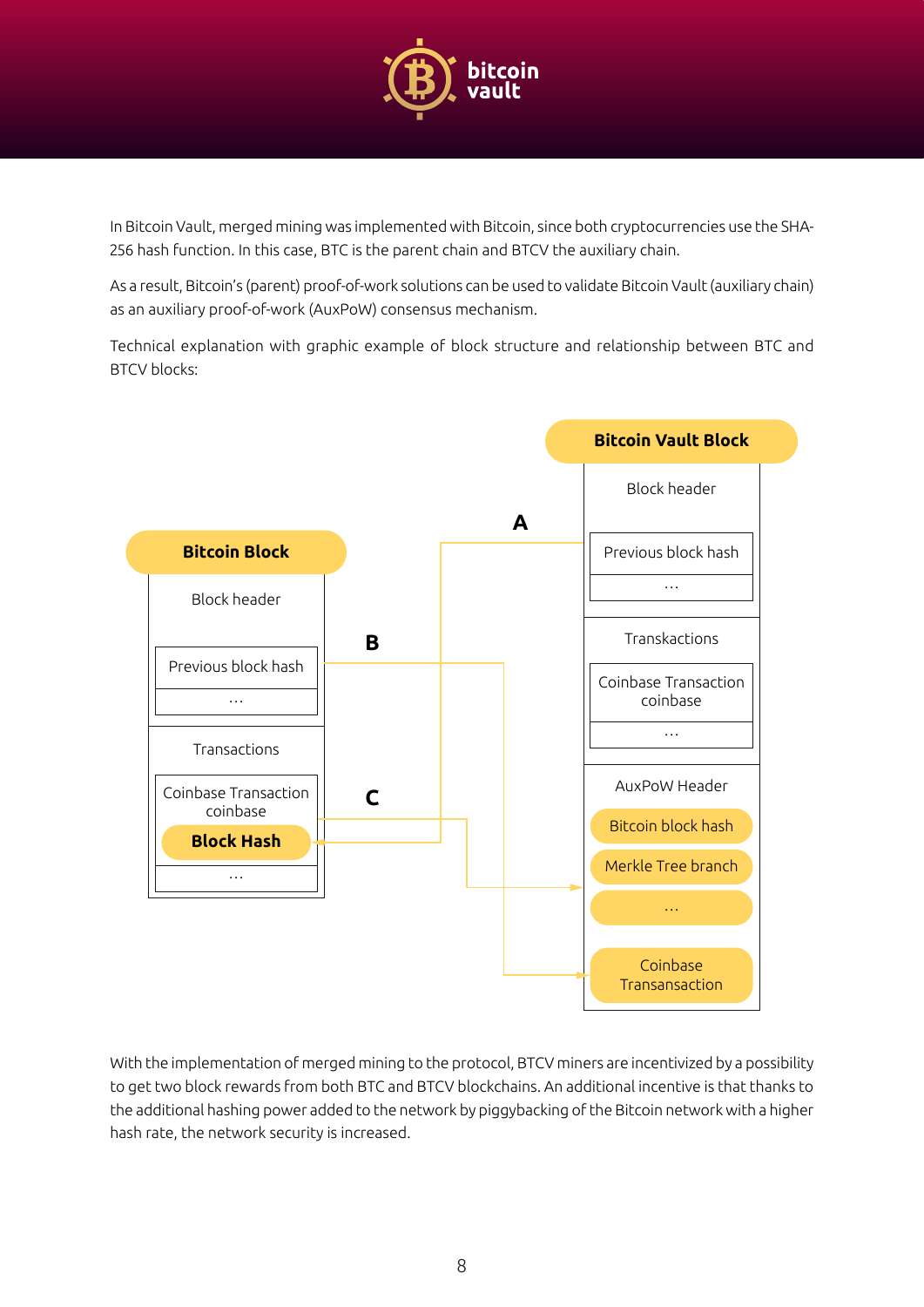

#### <span id="page-8-0"></span>**Block Rewards**

Bitcoin Vault has a total supply of 21 million coins and an estimated time of mining a block of 10 minutes.

The Bitcoin Vault block reward was designed to eliminate certain issues arising at early stages of cryptocurrency development. Two main problems were identified:

The initial period to gain new participants is too short to reach the right number of community members necessary for the sustainable development of the project.

Block rewards after the initial period decrease drastically. This could lead to discourage miners from further participating in the mining process and result in significant drops in hash power.

In order to prevent such threats, Bitcoin Vault proposed the following solutions:

- To extend period with higher block rewards to 46 months.
- Divide this period into nine shorter sub-periods, every six months, with a more gradual block reward reduction.

This allows the team behind the project to have enough time for development. The community has a chance to grow to significant numbers, miners are incentivized to participate in the network from the early days for a longer period, and there is enough time for the number of coins to catch up with Bitcoin while not causing drastic block rewards reduction.

| <b>Date</b>   | <b>BTCV Reward</b><br><b>Reduction</b> | Sub-Period<br><b>Number</b> | <b>Block</b><br><b>Reward</b> | <b>Sub-Period</b><br><b>Time</b> | Sub-Period<br><b>Blocks</b> |
|---------------|----------------------------------------|-----------------------------|-------------------------------|----------------------------------|-----------------------------|
| May 2020      | 175 to 150                             |                             | 175                           | 6 months                         | 29850                       |
| November 2020 | 150 to 125                             | $\overline{2}$              | 150                           | 6 months                         | 26600                       |
| May 2021      | 125 to 100                             | 3                           | 125                           | 6 months                         | 26600                       |
| November 2021 | 100 to $75$                            | $\overline{4}$              | 100                           | 6 months                         | 26600                       |
| May 2022      | 75 to 50                               | 5                           | 75                            | 6 months                         | 26600                       |
| November 2022 | 50 to 25                               | 6                           | 50                            | 6 months                         | 26600                       |
| May 2023      | 25 to 12.5                             | $\overline{7}$              | 25                            | 6 months                         | 26600                       |
| November 2023 | $12.5$ to 6.25                         | 8                           | 12.5                          | 6 months                         | 26600                       |
| May 2024      | 6.25 to 3.125                          | 9                           | 6.25                          | 6 months                         | 26600                       |

During that period, block rewards reduction is scheduled in the following way:

As a result, 19,687,500 coins are going to be distributed during this period, catching up and meeting the number of Bitcoins by its 4th halving (estimated in March 11, 2024). After that, the BTCV block reward will follow Bitcoin's halving schedule.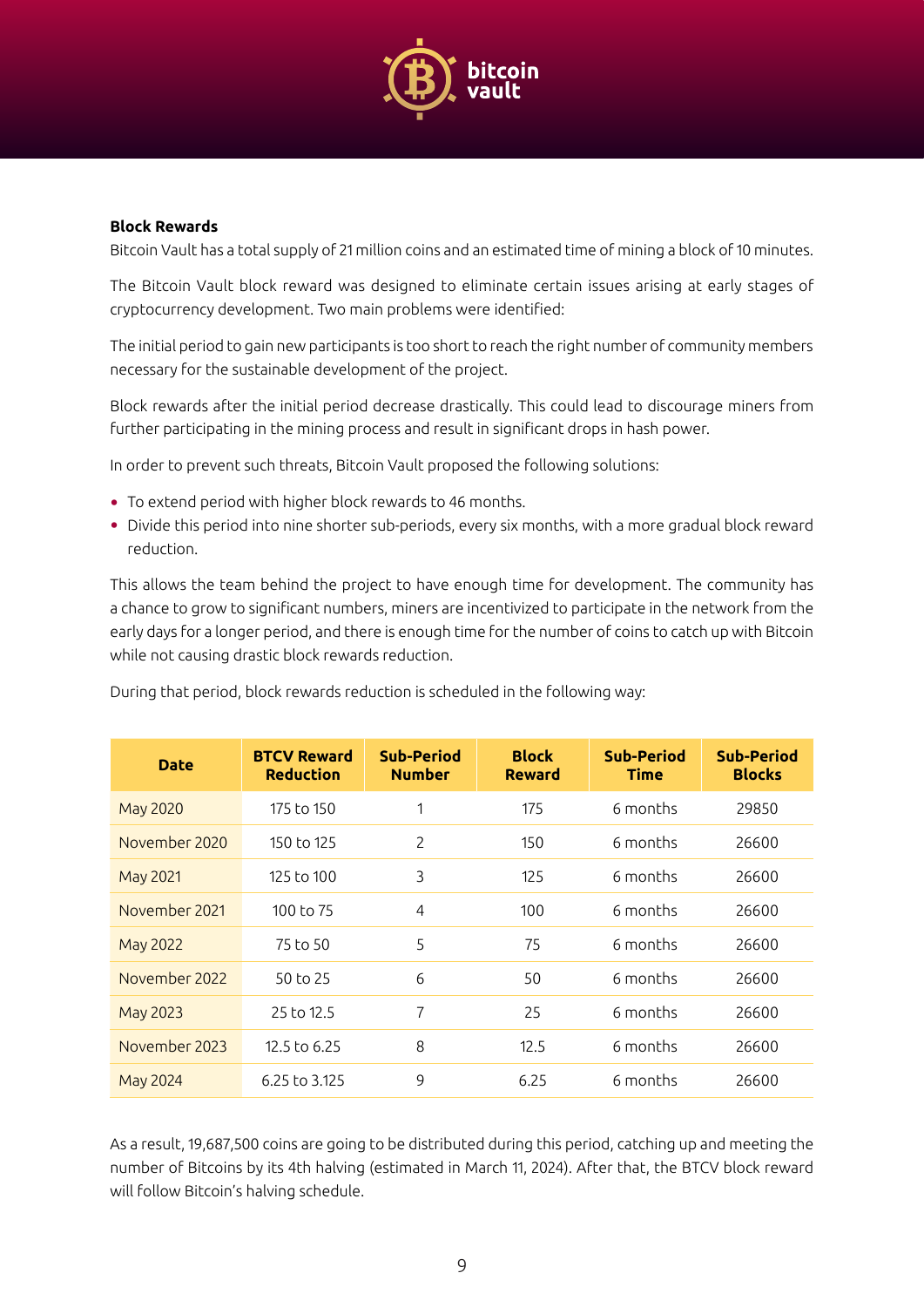

## <span id="page-9-0"></span>**Development of Bitcoin Vault**

## **Stages of BTCV development:**

| May 2019 - December 2019       | Pre-Alpha   |
|--------------------------------|-------------|
| December 2019 – September 2020 | Alpha       |
| September 2020 - November 2020 | <b>Beta</b> |
| November 2020                  | Mainnet     |

#### **Mainnet**

Mainnet was successfully launched on November 17, 2020 with block height number 58,420.

#### **Roadmap**

On December 2020 BTCV Development Team launched new roadmap covering years 2021-2022. Further BTCV development was divided into six workstreams:

#### **Workstream no. 1 – Development upgrades**

Development workstream relates to all blockchain upgrades that will be added to Bitcoin Vault. The main goal of this workstream is to participate in Dapp ecosystem around Ethereum 2.0 with Wrapped BTCV (wBTCV) until the end of 2021.

- Q1 2021
	- wBTCV ERC-20 token analytics & tokenomics behind wBTCV
- Q2 2021
	- Ledger integration
- Q3 2021
	- wBTCV ERC-20 token beta tests phase
- Q4 2021
	- wBTCV launch
	- Start of integration with DeFI ecosystem
- Q1 2022
	- Full integration with DeFI ecosystem
	- Dapps development
- Q2 2022+
	- Dapps development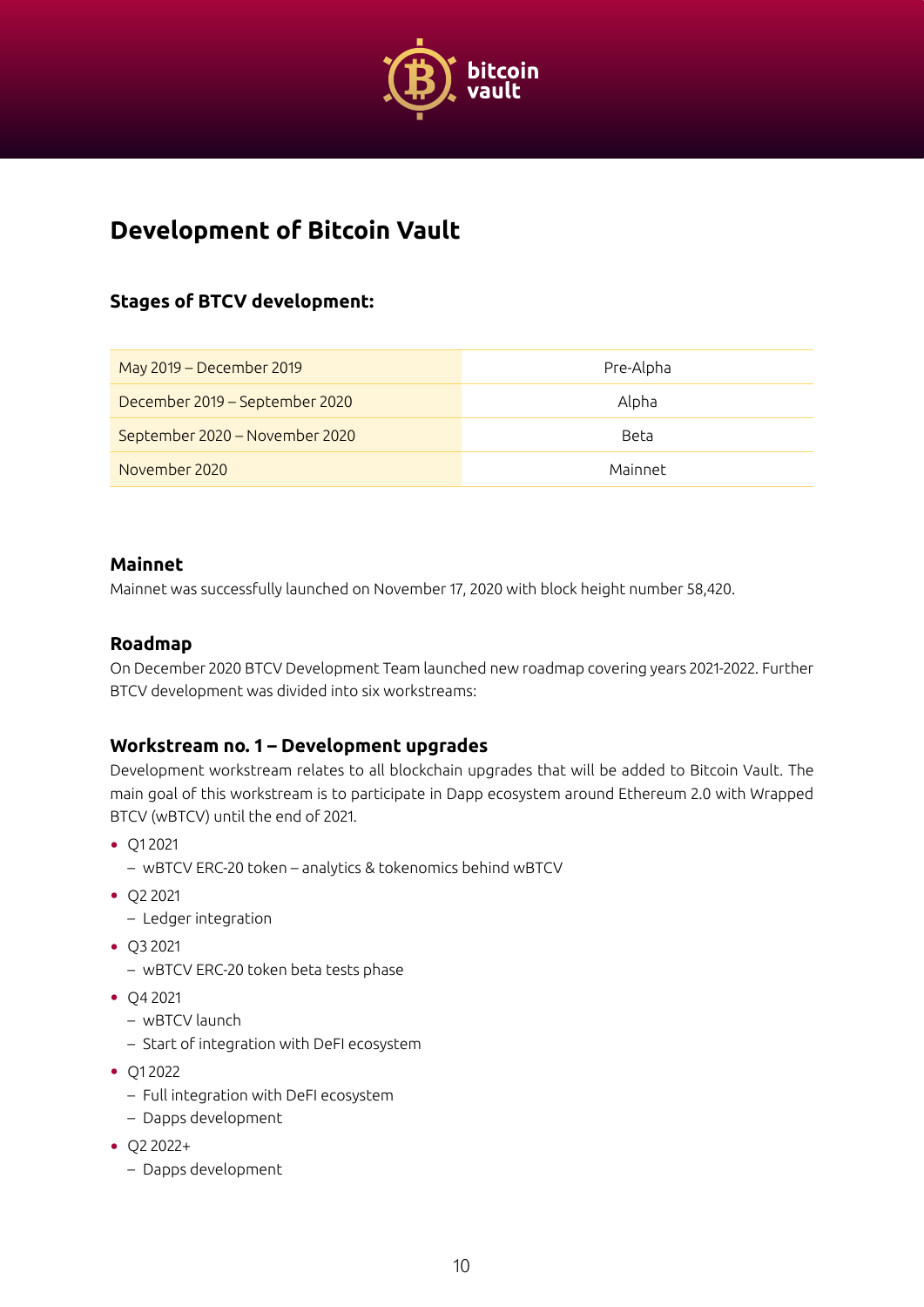

## <span id="page-10-0"></span>**Workstream no. 2 – Security upgrades**

Bitcoin Vault has an internal team of blockchain security experts. Mainnet blockchain integrity has been verified numerous times and in 2021 our main goal will be to strengthen the code and identify any bugs and holes left also with the support of external partners. After internal and external penetration tests, we will run an open bounty program for developers and work closely with the 'white hat' community.

- Q1 2021
	- Full code audit (internal & external)
- Q2 2021
	- Penetration tests (internal)
- Q3 2021
	- Penetration tests (external)
- Q4 2021
	- Security audit CIS/20
	- Cloud Security Matrix
- 2022+
	- Further security improvements & audits
	- Hackathons
	- Bounty program

## **Workstream no. 3 – User experience upgrades**

User experience is one of the most important factors behind usage and adoption of the product. Our aim is to further develop and upgrade applications and tailor them to the needs of a variety of users based on the feedback from the community.

- Q1 &Q2 2021
	- GoldWallet mobile app UX improvements
	- Electric Vault mobile app easy mode and expert mode switch
- Q3 2021
	- GoldWallet user notifications
- Q4 2021
	- GoldWallet integration with 3rd party apps
- 2022+
	- Further UX improvements

#### **Workstream no. 4 – Products**

Along with IT development, we are strongly focusing on market adoption with new products in the pipeline. In 2021, we want to launch staking products with support of BTCV partners and connect BTCV ecosystem to FIAT currencies.

- Q1 2021
	- New staking products via 3rd parties
	- New trading products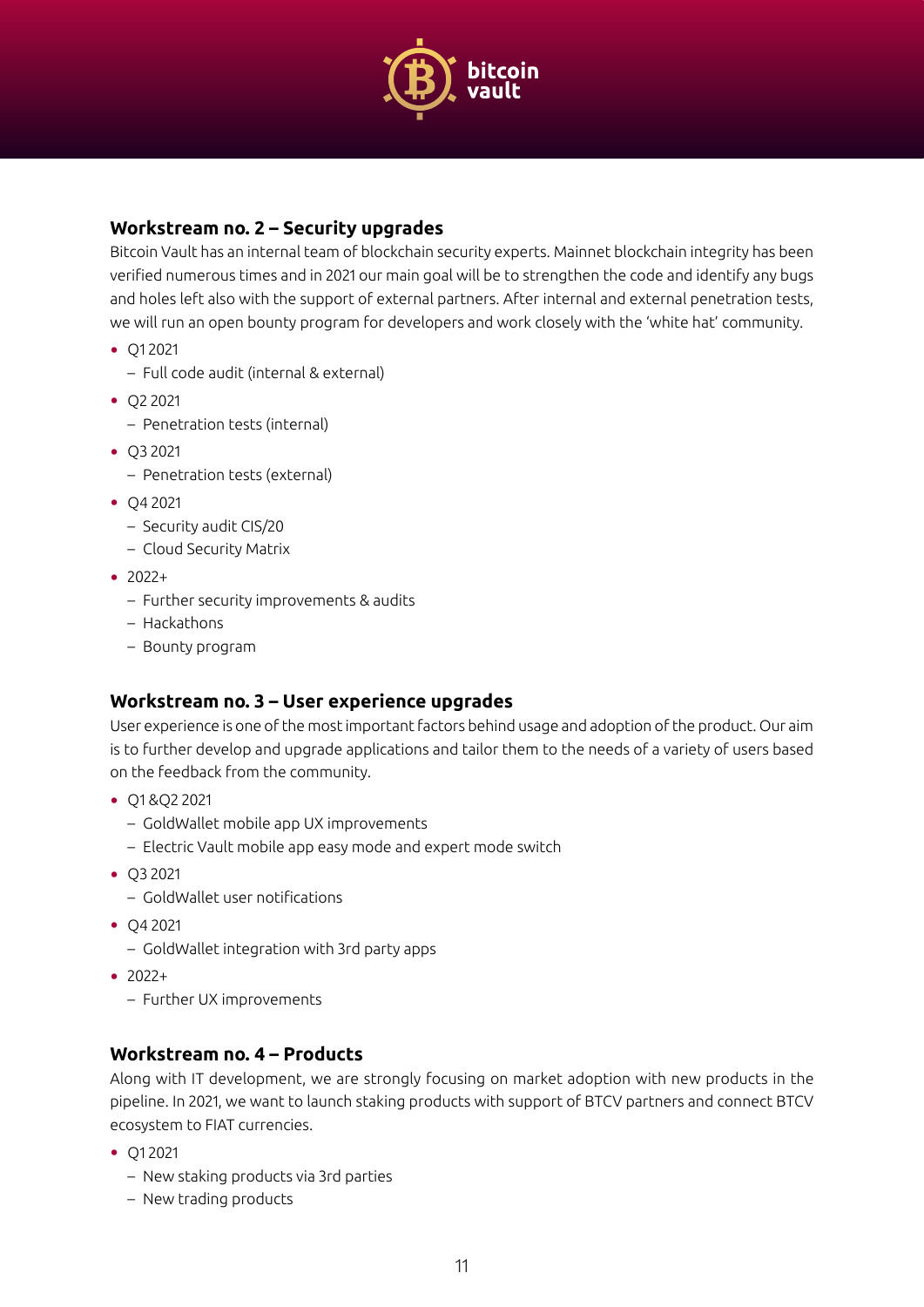

- <span id="page-11-0"></span>• Q2 2021
	- New payment gateways
	- FIAT integrations
- Q3 2021
	- Data analysis platform (Big Data)
- Q4 2021
	- wBTCV token related products
- $2022+$ 
	- New 3Keys functionalities
	- dApps products

## **Workstream no. 5 – Marketing activities**

In 2021, we plan to launch a global awareness and engagement campaign aimed at current and future users of BTCV as well as the whole crypto community around the world. We will be seeking new partnerships that would strengthen security of BTCV blockchain as well as allow BTCV to be ahead of quantum research.

- Q1 2021
	- New website launch
- Q2 & Q3 2021
	- Global awareness & engagement campaign
- Q4 2021
	- Strategic security partnership
- 2022+
	- Strategic scientific partnership

## **Workstream no. 6 – Other upgrades**

With some additional upgrades to the BTCV ecosystem, we want to connect and engage with our community and offer new options for hodlers through new a airdrop mechanism that will be fully launched in early Q2 2021. Our long-term focus will be also around quantum computing and its potential to influence cryptography of blockchain.

- Q1 2021
	- Development & launch of the new airdrops mechanism
	- Airdrops wallet lock
- Q2 2021
	- Airdrops platform / app
- Q3 2021
	- Blockchain analysis platform
- Q4 2021+
	- Quantum research
	- Scientific partnership grant program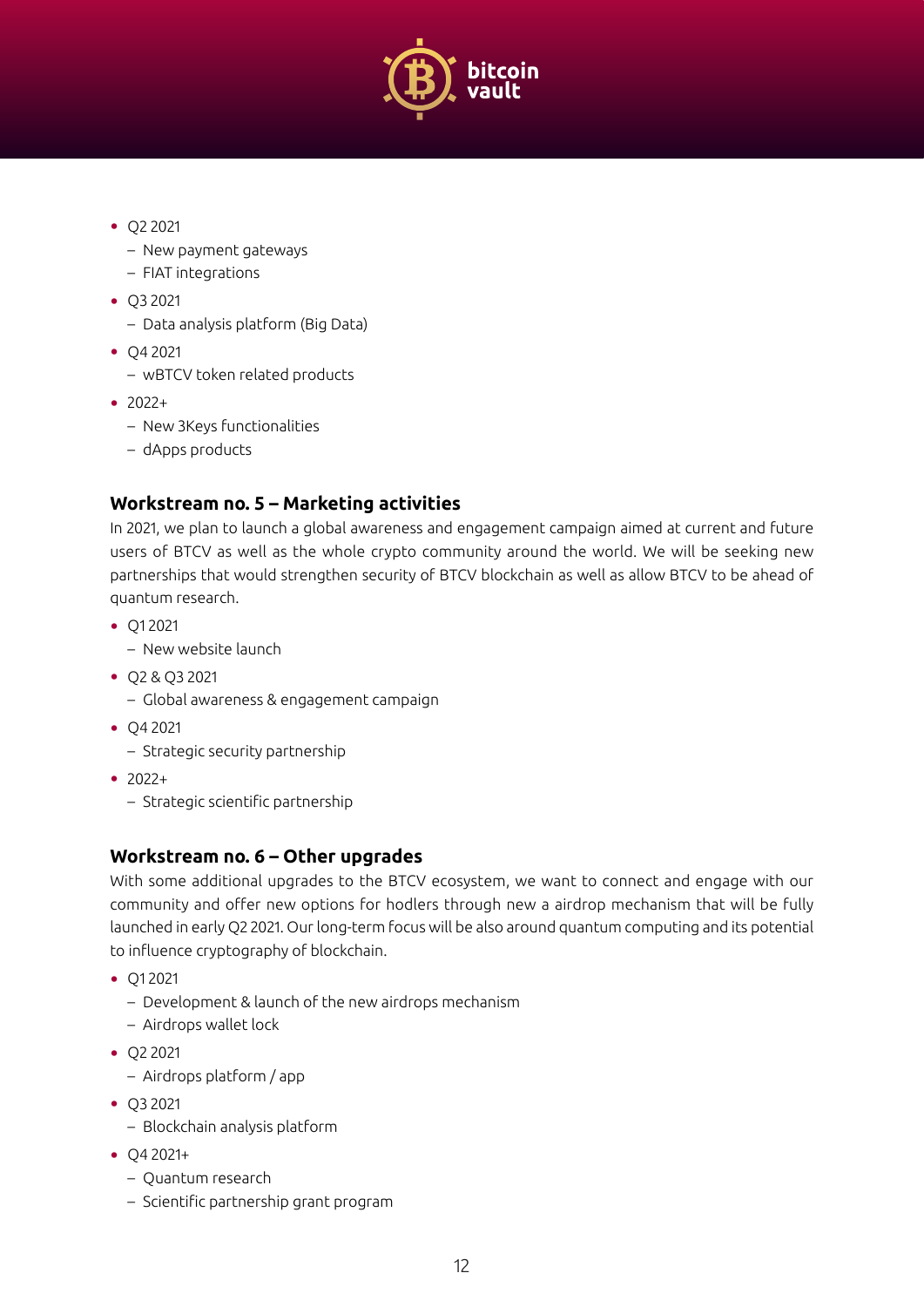

# <span id="page-12-0"></span>**Quantum Computing & DLT – Our Vision**

As the most blockchain developers we are genuinely interested in the progress of quantum technologies. Researchers and developers working on distributed ledger technologies (DLTs) like blockchain depend on public-key cryptography and hash functions which are essential to all blockchain solutions.

Bitcoin Vault blockchain is secured by powerful cryptographic algorithms such as ECDSA and SHA-256, also used in Bitcoin as well as many other cryptocurrencies. The currently-used encryption algorithms are powerful enough for traditional computational methods.

## **Quantum computing threat**

In theory, exponentially improving computing power with quantum technology can lead to the point when cracking a public key to calculate private key hash or breaking the SHA-256 algorithm to obtain the required one-time hash value block on the blockchain may be possible. According to many experts in the field, we are still years of research from developing stable quantum computers. Even then, those computers would need to be properly coded for the purpose of cracking certain cryptographic algorithms.

## **Quantum computing opportunity**

Instead of focusing on the threats, we would like to focus on the opportunities.

Again, in theory, when quantum computers are able to reach enough stability to perform reliable calculations, it would be possible to use them to improve cryptographic algorithms. This is the opportunity we see for the future of blockchain.

For the present day, we can consider different approaches to achieve the goal of a quantum-proof coin, ie.:

- lattice-based cryptosystems,
- multivariate-based public-key cryptosystems,
- super-singular elliptic-curve isogenies cryptosystems,
- hash-based digital signature cryptosystems
- hybrid solutions like the ones tested by Google (CECPQ1 and CECPQ2)
- and some others.

To find a proper anti-quantum solution and prepare the BTCV coin for a post-quantum era, our development team needs to do more research in terms of necessary on-key compression techniques and on the use of certain types of codes and coding techniques.

Nevertheless, nowadays, there are no post-quantum blockchain algorithms that provide small key size, short signature/hash sizes, fast execution, low computational complexity, and low energy consumption, all at the same time. These factors are especially critical for resource-constrained embedded devices like the ones used in the Internet of Things.

Over the next 3 to 5 years, us BTCV developers will focus on reaching operational readiness in quantum resistance through new partnerships, especially with experts from various businesses, start-ups and technical universities.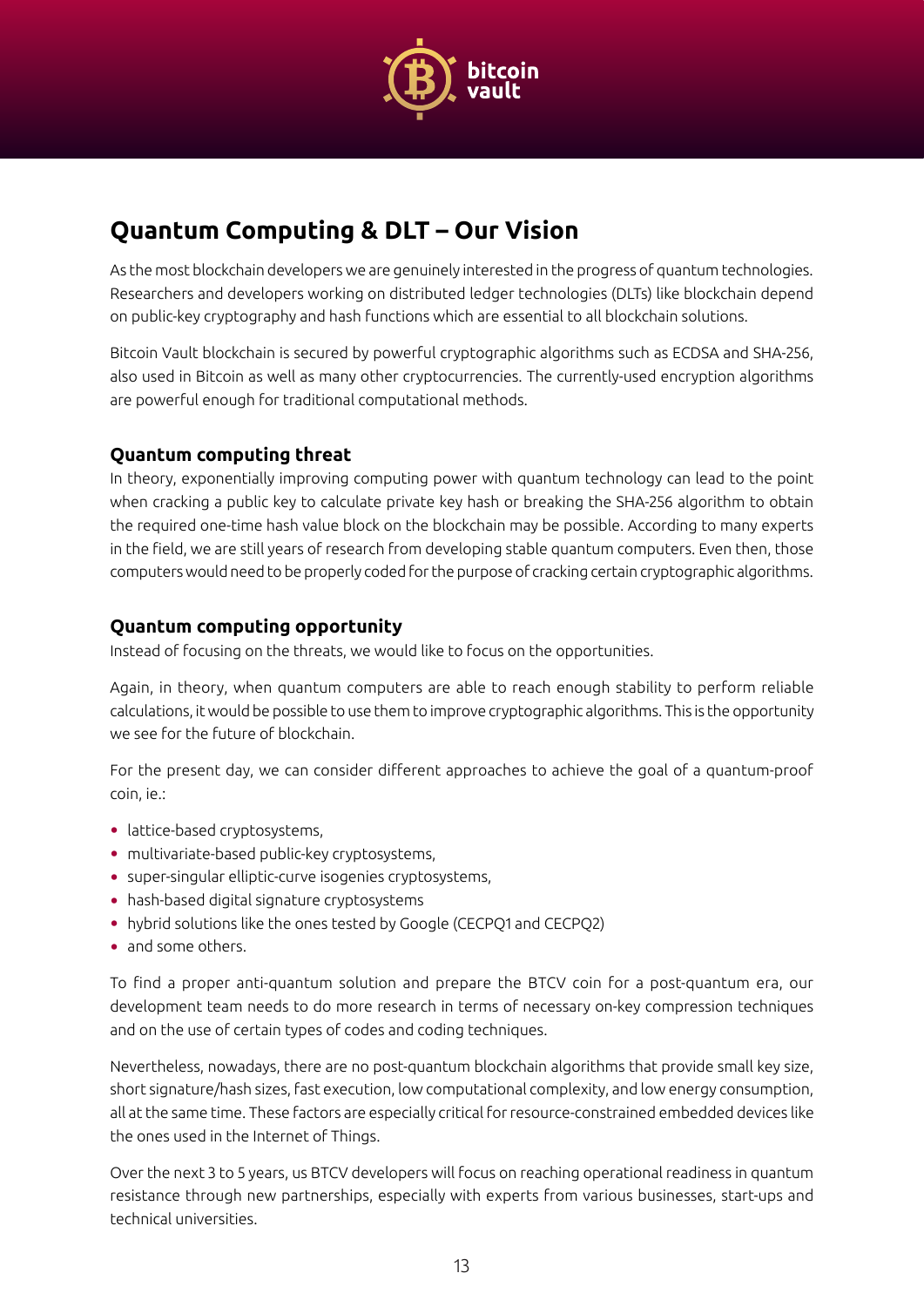

# <span id="page-13-0"></span>**Bitcoin Vault Founder**

Bitcoin Vault was founded by Eyal Avramovich, CEO of Minebest, one of the world-leading operators of crypto mining facilities located in Asia and Europe.

More information about Minebest can be found here: <https://minebest.com/>

More information about the team behind Bitcoin Vault can be found on the official website: <https://bitcoinvault.global/>

## **Related works**

We would like to give credit to the creators of Bitcoin Royale for the concept idea that led to the development of Bitcoin Vault.

Bitcoin Royale whitepaper:<https://bitcoinroyale.org/bitcoinroyale.pdf>

## **BTCV Sources:**

Additional information about the project can be found:

<https://bitcoinvault.global/> <https://twitter.com/vaultbitcoin> <https://medium.com/bitcoin-vault-btcv> [https://t.me/Bitcoin\\_Vault](https://t.me/Bitcoin_Vault) <https://www.facebook.com/bitcoinvaultofficial> <https://www.instagram.com/bitcoinvaultofficial> <https://www.youtube.com/c/BitcoinVault>

## **References**

- 1. Bitcoin Whitepaper, Satoshi Nakamoto, <https://bitcoin.org/bitcoin.pdf>
- 2. Bitcoin Royale: Peer-to-Peer No-Theft Electronic Gold, Ian Duoteli Fleming, <https://bitcoinroyale.org/bitcoinroyale.pdf>
- 3. Cryptocurrency Anti-Money Laundering and Crime Report, Spring 2020, <https://ciphertrace.com/cryptocurrency-anti-money-laundering-and-crime-report-spring-2020/>
- 4. The Chainalysis 2020 Crypto Crime Report, <https://go.chainalysis.com/2020-Crypto-Crime-Report.html>
- 5. Bitcoin, crypto-coins, and global anti-money laundering governance, Malcolm Campbell-Verduyn, [https://www.researchgate.net/](https://www.researchgate.net/publication/322596368_Bitcoin_crypto-coins_and_global_anti-money_laundering_governance) publication/322596368 Bitcoin crypto-coins and global anti-money laundering governance
- 6. Namecoin project,<https://www.namecoin.org/>
- 7. Bitcoin Wiki, Merged Mining Specifications, [https://en.bitcoin.it/wiki/Merged\\_mining\\_specification](https://en.bitcoin.it/wiki/Merged_mining_specification)